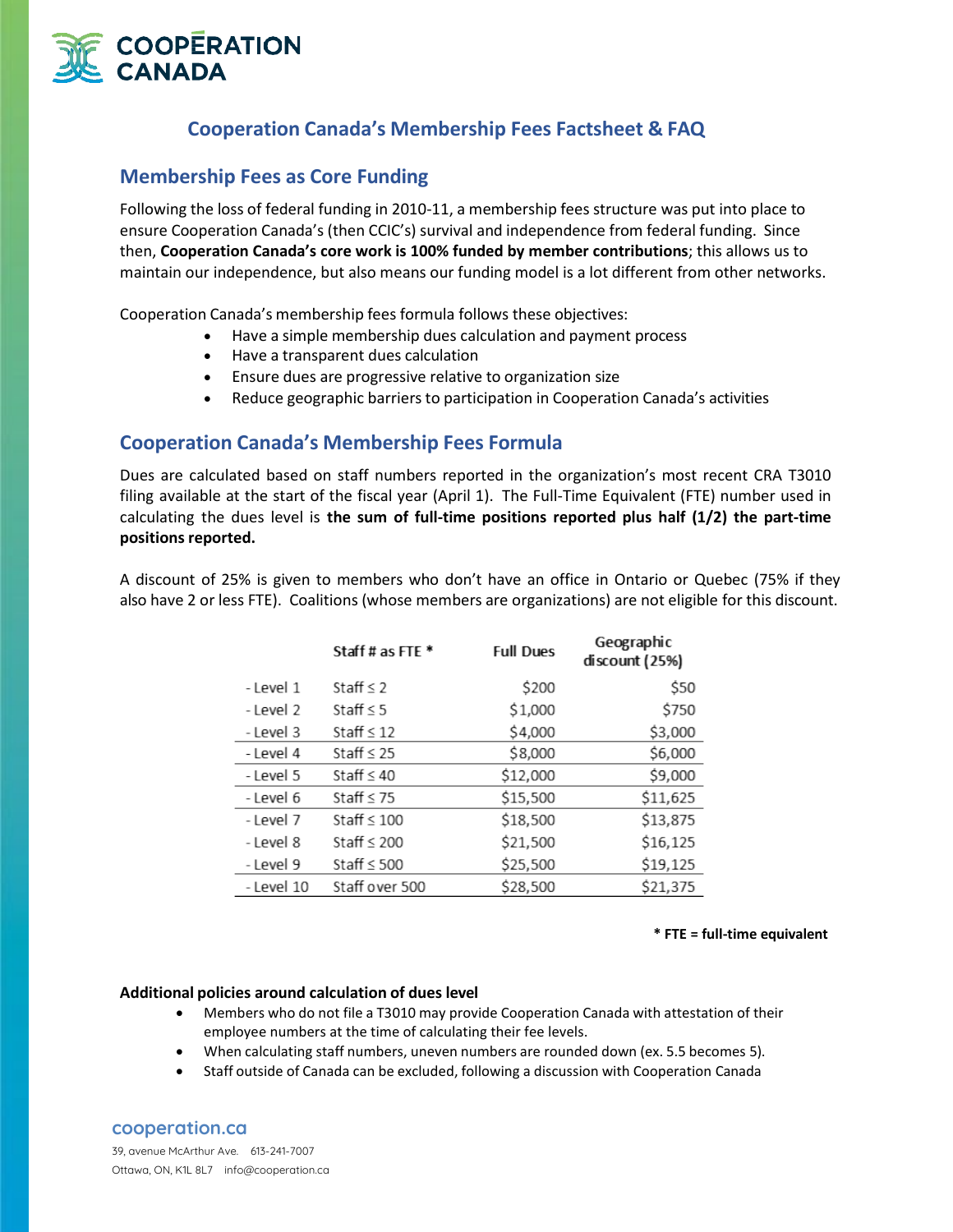

## **Questions and Answers**

#### *Why base membership dues on staff levels?*

This allows membership dues to be relative to an organization's size and ability to engage – or make use of – Cooperation Canada's member services. Staff numbers are an objective and transparent criterion, published annually by a large majority of membership to CRA through their T3010.

#### *Why not use revenues as a proxy for organizational size?*

This was considered: such data is equally available through the T3010. The decision was made to select staff size as a better reflection of how members engage with Cooperation Canada: the more people work for a member organization, the more people participate in our activities.

### *Why provide a 25% discount to organizations that are based outside of Ontario and Québec?*

Cooperation Canada recognizes the additional cost to participate in activities organized in Ottawa for organizations that must send their staff long distances.

## *Why draw a line at Ontario and Québec? Travelling to Ottawa from parts of those provinces is also expensive.*

We know this isn't perfect, but a line had to be drawn somewhere. We know it is a challenge to travel to Ottawa. We also know it is not possible to take a train, bus or car to get to Ottawa from outside Ontario and Quebec. Let's face it, travel from anywhere else in the country is more expensive. This point is raised consistently and partly explains the historically small number of members based outside those provinces.

## *Will members be required to pay any other membership dues to Cooperation Canada, like the Working Groups for example?*

No – the fees include participation in all working groups as part of core annual contributions. As many staff as you have and wish to participate in these groups can do so without additional fees. The only exception is the Humanitarian Response Network: while it is hosted at Cooperation Canada, it has separate governance, membership and funding from GAC to operate.

#### *Can we contribute additionally if we so wish?*

Yes, during the membership renewal process you will be provided with an opportunity to make an additional contribution to Cooperation Canada. This could be to support core operations or a specific project.

## *We want to pay our share, but we are struggling this year and have less capacity than appears based on last year's staff levels. Is there any room to accommodate us for a short period of transition with lower fees?*

Cooperation Canada's dues structure is based on a progressive formula relative to organizational staff size. In respect to all our members and in the spirit of fairness, we must apply this formula consistently to everyone. However, Cooperation Canada also recognizes that members go through good and bad years. If you remain committed to your membership and wish to discuss a temporary reduction of fees, please contact us. We will do so with you in good faith, to support your work; in return, we also expect that you provide us with a timetable to return to your appropriate dues levels as based on the formula.

**cooperation.ca**

39, avenue McArthur Ave. 613-241-7007 Ottawa, ON, K1L 8L7 info@cooperation.ca